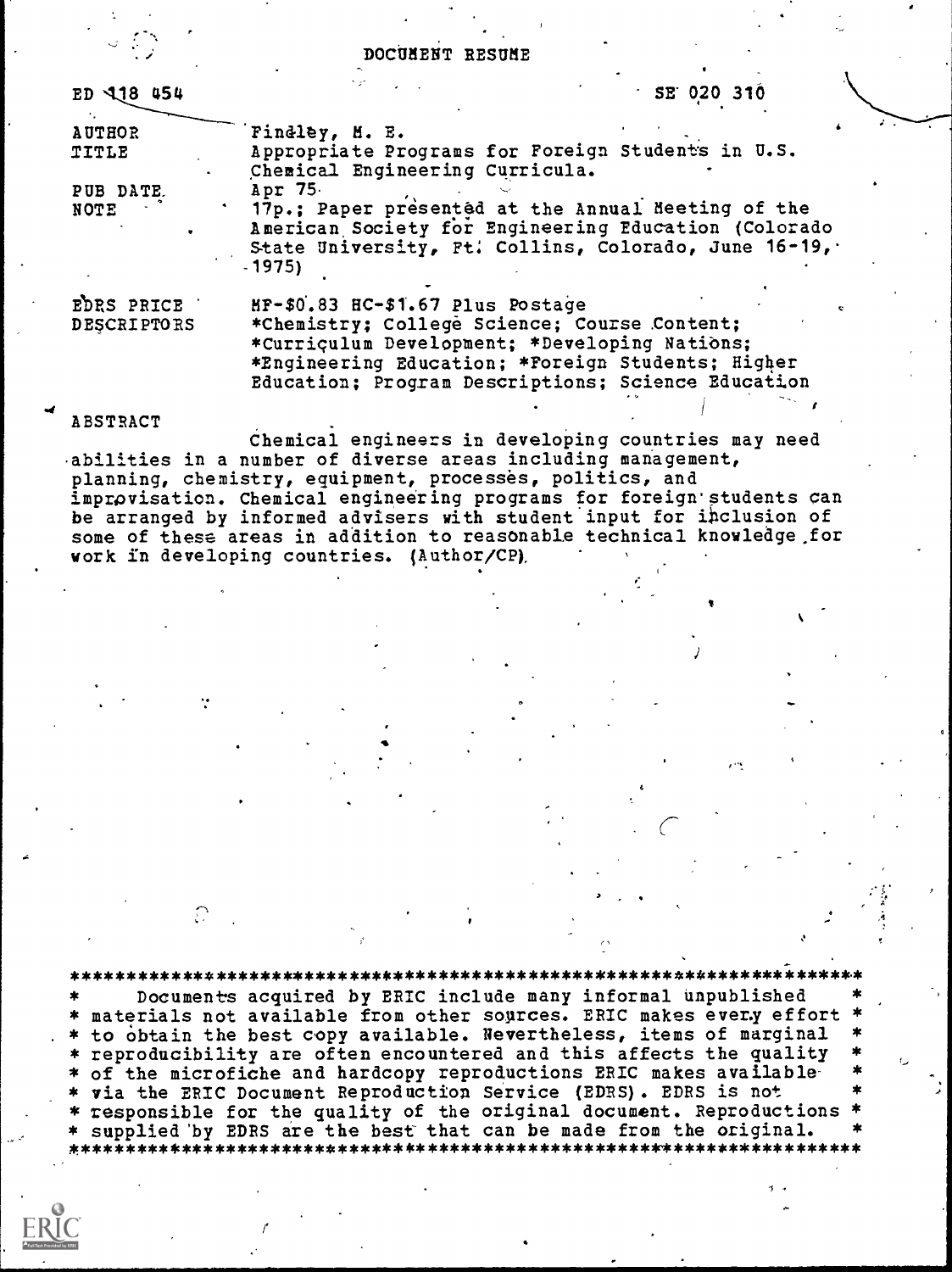APPROPRIATE PROGRAMS FOR FOREIGN STUDENTS IN U.S. CHEMICAL ENGINEERING CURRICULA

> M. E. Findley University'of Missouri-Rolla April, 1975

by

US DEPARTMENTOF HEALTH,<br>
"EDUCATION & WELFARE<br>
"MATIONAL INSTITUTE OF<br>
"EDUCATION<br>
"EDUCATION ANS BEEN REPRODUCED EXACTLY AS RECEIVED FROM<br>
NING IT POINTS OF VIEW OR OPINIONS<br>
ATING IT POINTS OF VIEW OR OPINIONS<br>
STATED DO

## ABSTRACT

ti<br>ti

 $\mathbf{L}$ 

 $\infty$  . The set of  $\infty$ 

 $\sqrt{2}$ 

Chemical Engineers in developing countries may need abilities in a number of diverse areas including management, planning, chemistry, equipment', processes, politics, and improvisation. Chemical engineering programs for foreign students can be arranged by informed' advisers with student input to include some,of these areas in addition to reasonable technical knowledge for work in developing countries.

 $\mathbb{Z}^2$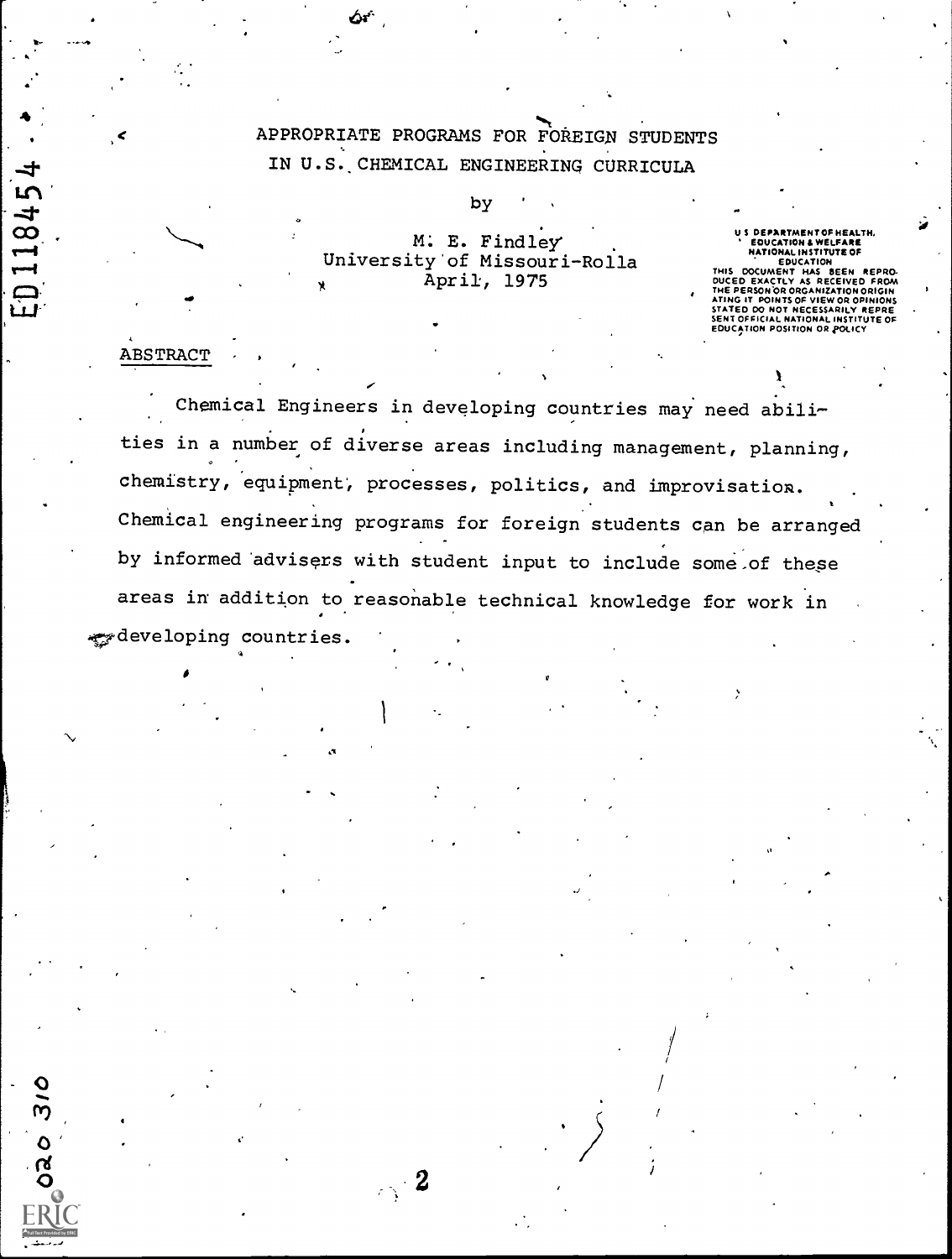#### *INTRODUCTION*

The education of foreign students in chemical engineering can be approached in one of at least 3 ways. One method is to consider foreign student programs as essentially the same as U.S. student programs. A second method is to devise special programs for foreign students based on faculty opinions of what foreign students need. A third method is to use the flexibility in. conventional programs to supply special needs for foreign students on an individual basis. From the standpoint of cost and effectiveness, the third method seems to be the most practical and is the method.discussed herein. However, the third method requires an appropriate system of advising individual students, with some knowledge or experience available on the industry and practices of other countries.

r y l

 $\boldsymbol{z}$  , the set of  $\boldsymbol{z}$ 

The most important factor to consider in assisting a foreign student in planning his program is that he represents a unique set of circumstances, in the background from which he came and in the situation to which he will proceed upon completion of his education. In addition, in contrast to U.S. students, the foreign sttdent may have a better knowledge of the system to which he will'return than his adviser, and. may have a better knowledge of his own needs for education. 'Thus, each student needs to be advised on an individual basis, with consideration for both the student's opinions on the type of courses he need's and the adviser's knowledge of 'technical matters and course contents involved.

All the aspects of advising foreign students cannot possibly be covered in a paper such as this, and for this reason only <sup>a</sup>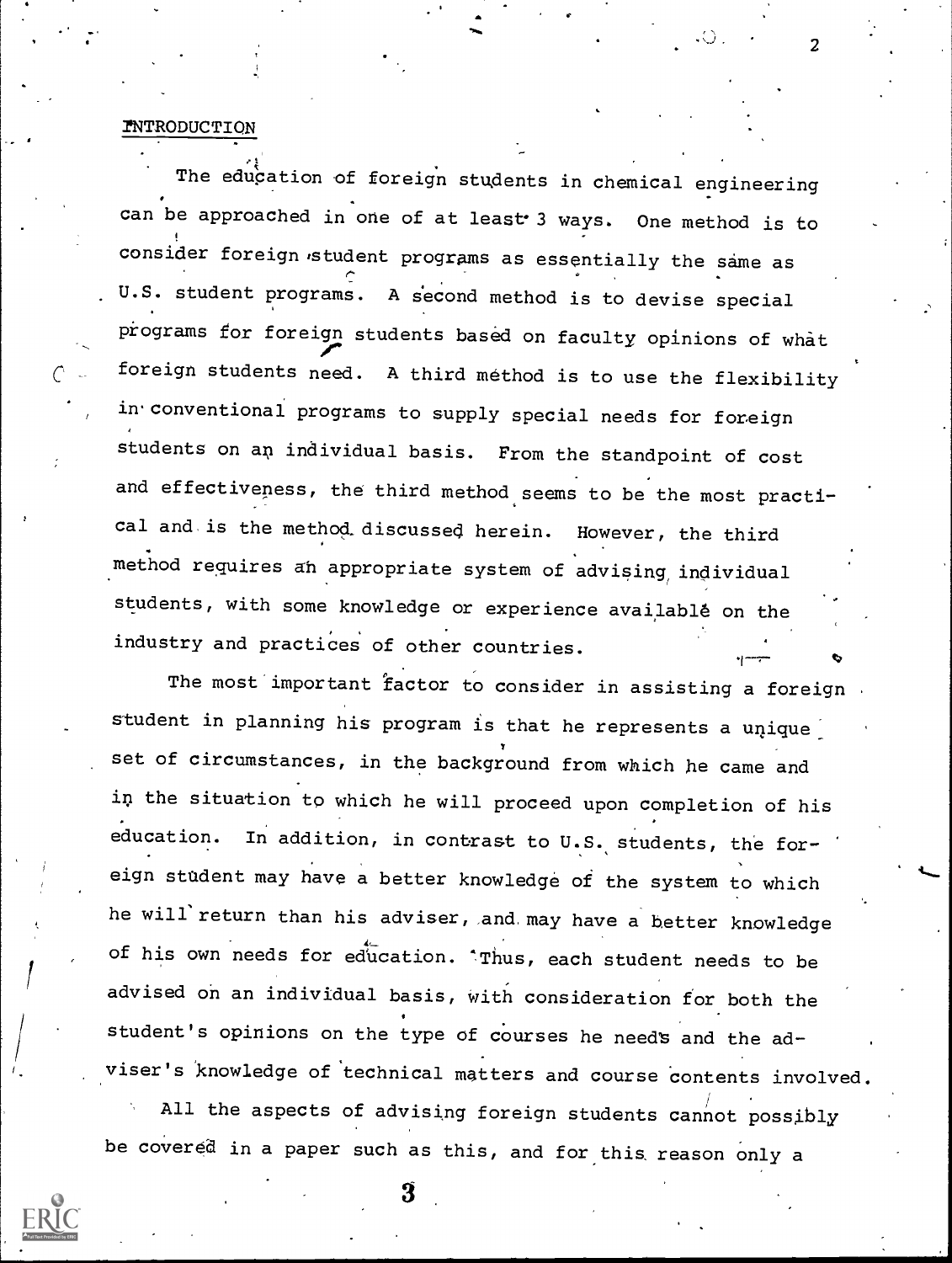small part of the problem will be-discussed, primarily as an .example of the factors involved. Discussion  $\sqrt{v}$  ill be limited to students from developing countries who plan to return to a developing country. This limitation is chosen because most foreign students in the U.S. are from countries with only partially developed industrial systems, because most of the world's population lives in developing countries, and because the differences between U.S. student needs and foreign student needs are the most pronounced for students from developing countries.

The purpose of this paper is to illustrate the needs of chemical engineers in developing countries and to suggest how their programs can be improved to meet these needs.

# THE CHEMICAL INDUSTRY IN DEVELOPING COUNTRIES

Before considering the types of work a chemical engineer, will do in a developing economy, we should consider the existing situation in the chemical and'related industries and the chemical  $e$ ngineer's environment in such a country.

Table I is a list of chemical and process industries operating in a developing country (Vietnam), even during a protracted war. This table is divided according to industry size because there are two relatively definite size classifications normally with two different types of management. Also shown are some industries for which expansion seems eventually likely.

The larger industries are normally owned and operated by the national government, large foreign corporations, wealthy influ-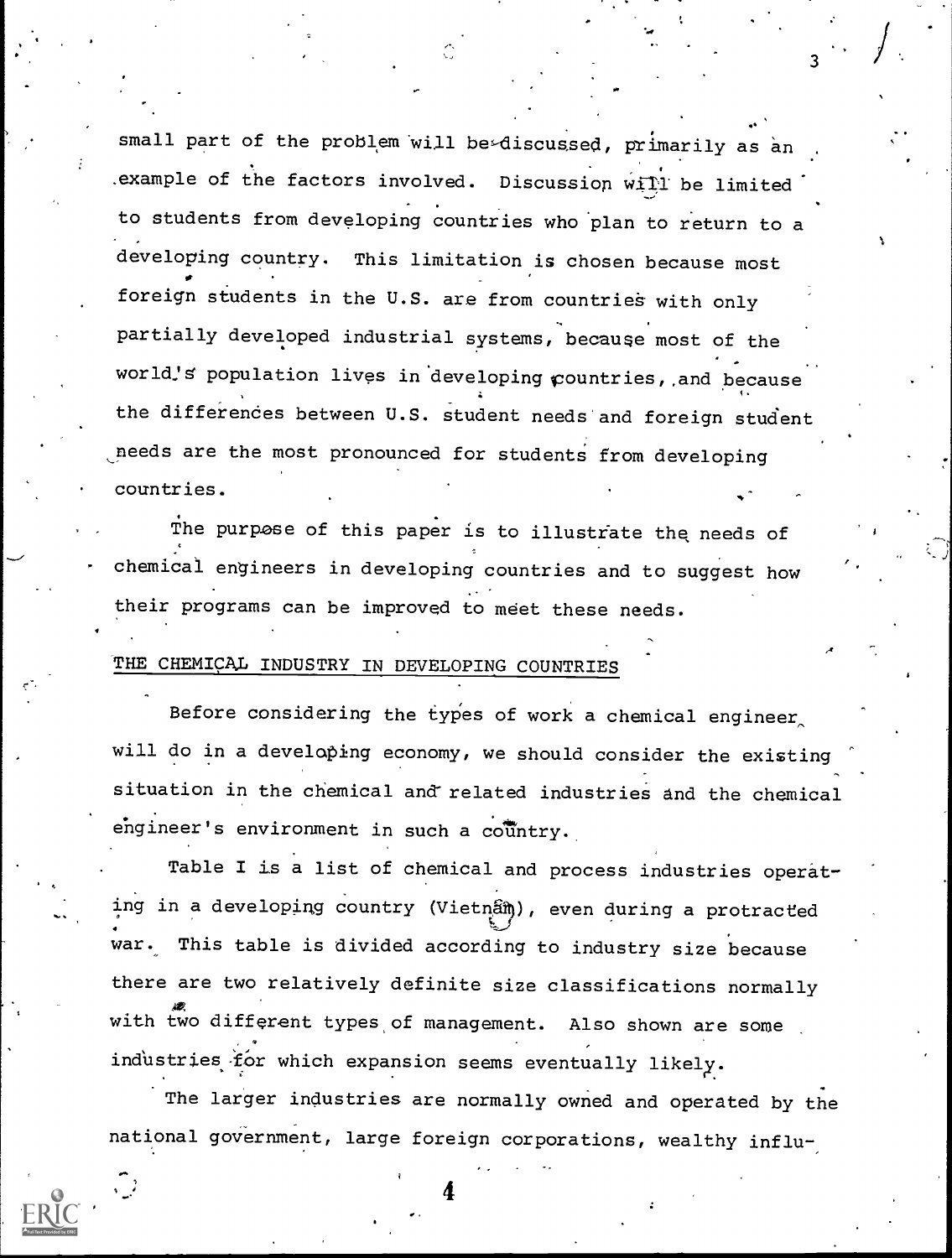# TABLE I

Chemical and Related Industries in a. Developing Country (Vietnam)

|  | Rresent Situation |                    | Possible Future Expansions<br>Based on Relationship to Present |  |
|--|-------------------|--------------------|----------------------------------------------------------------|--|
|  | Large Scale       | Small Scale        | Industries or Large Markets                                    |  |
|  | Natural Rubber    | Ceramics           |                                                                |  |
|  | . Cement          | <b>Bricks</b>      | Basic Petrochemicals<br>Fuels                                  |  |
|  | Sugar             | Food Products.     | Lubricants                                                     |  |
|  | Textiles          | Spices & Sauces    | Solvents                                                       |  |
|  | Soap & Detergents | Building Materials | Ammonia                                                        |  |
|  | Paper             | <b>Boats</b>       | Hydrogen                                                       |  |
|  | Vegetable Oils    | Cleaning Supplies  | <b>DDT</b>                                                     |  |
|  | Glass             | Beverages          | Polyethylene                                                   |  |
|  | Asbestos-Cement   | Lumber,            | Fertilizers                                                    |  |
|  | Products          | Plastic Products   | Paints                                                         |  |
|  | Sodium Glutamate  | Minerals           | Building Materials                                             |  |
|  | Beverages         | Charcoal           | Rubber Products                                                |  |
|  | Chlorine          | Scrap Metal        | Agriculture Chemicals                                          |  |
|  | Sodium Hydroxide  | Recovery           | Fishing Equipment                                              |  |
|  |                   | Housewares         | Metals                                                         |  |
|  |                   |                    |                                                                |  |

 $\overline{5}$ 

 $\hat{a}$ 

Plywood

Food Freezing

 $4 \rightarrow$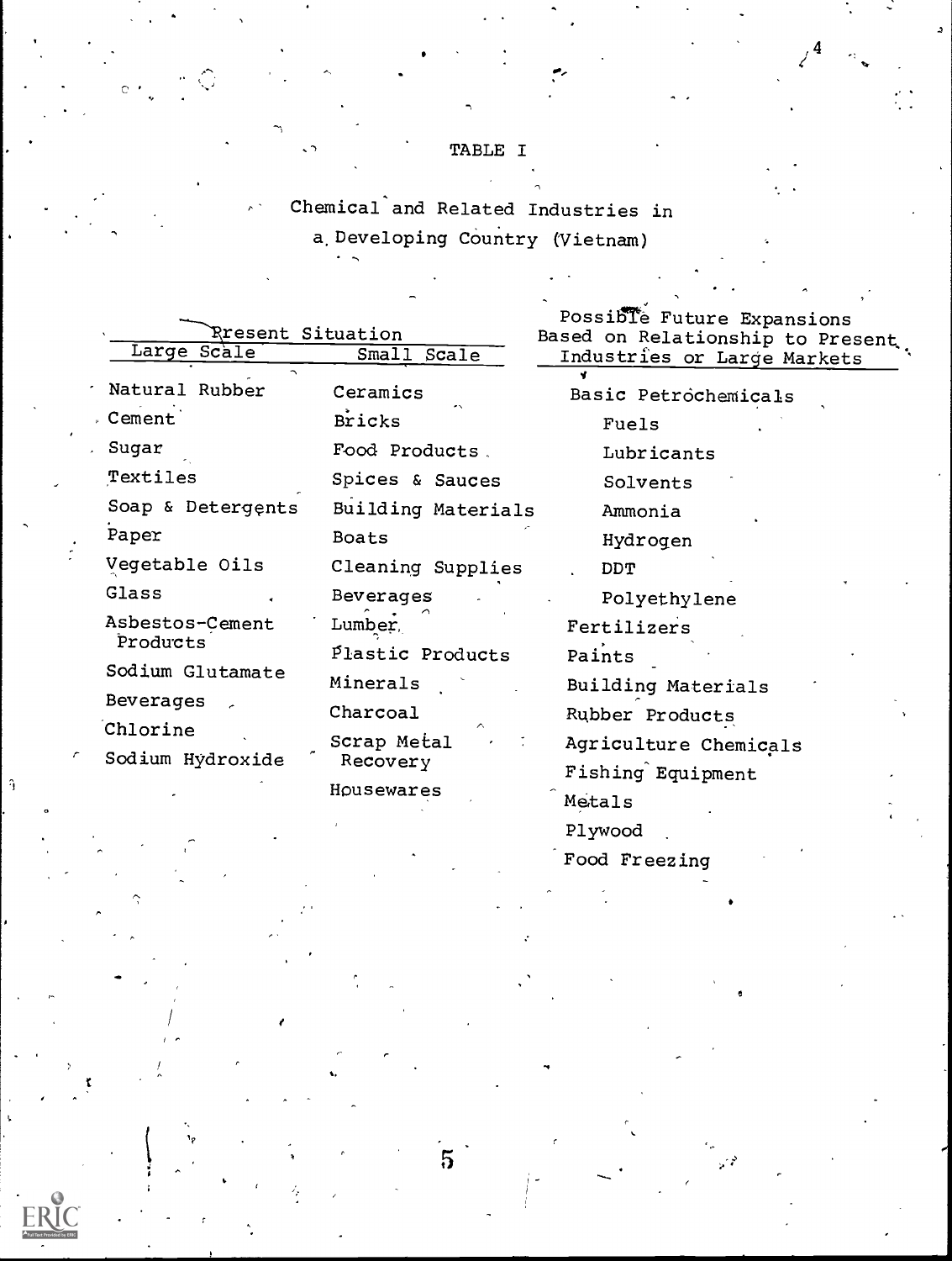ential families or individuals, or a combination of these. The smaller industries are generally owned and managed by relatively wealthy but not necessarily influential families. The smaller industries may be. partially or completely operated on the basis of long-static simple technology, while the larger industries will probably be based in part on imported designs and more modern technology. The smaller industries collectively usually employ and affect more people. There is a tendency in government investment and currency exchange decisions to neglect the smaller industries and concentrate attention on large-scale industries. However, it is probably much easier to expand production or introduce new products in an existing small industry than it is to initiate a new large-scale process. Probably considerably more attention should be given to improving existing small-scale industry, and an appropriate,evaluation technique should give equivalent treatment to large and small industries. Government or investor attitudes that small-scale industries are too insignificant or too "backward" to be worth assistance or attention could mean that these industries will remain insignificant and backward. Actually, the development of most modern industry has come about through expansion, modernization, and new products of previously existing corporations and industries. Even the aircraft industry originated from a bicycle shop, and DuPont evolyed from a gunpowder plant. Modern development of industry may be more complex, but the possibilities of expansion and new products from existing industry should not be ignored.

 $.5$  and  $.5$ 

In general, the products of industry in developing countries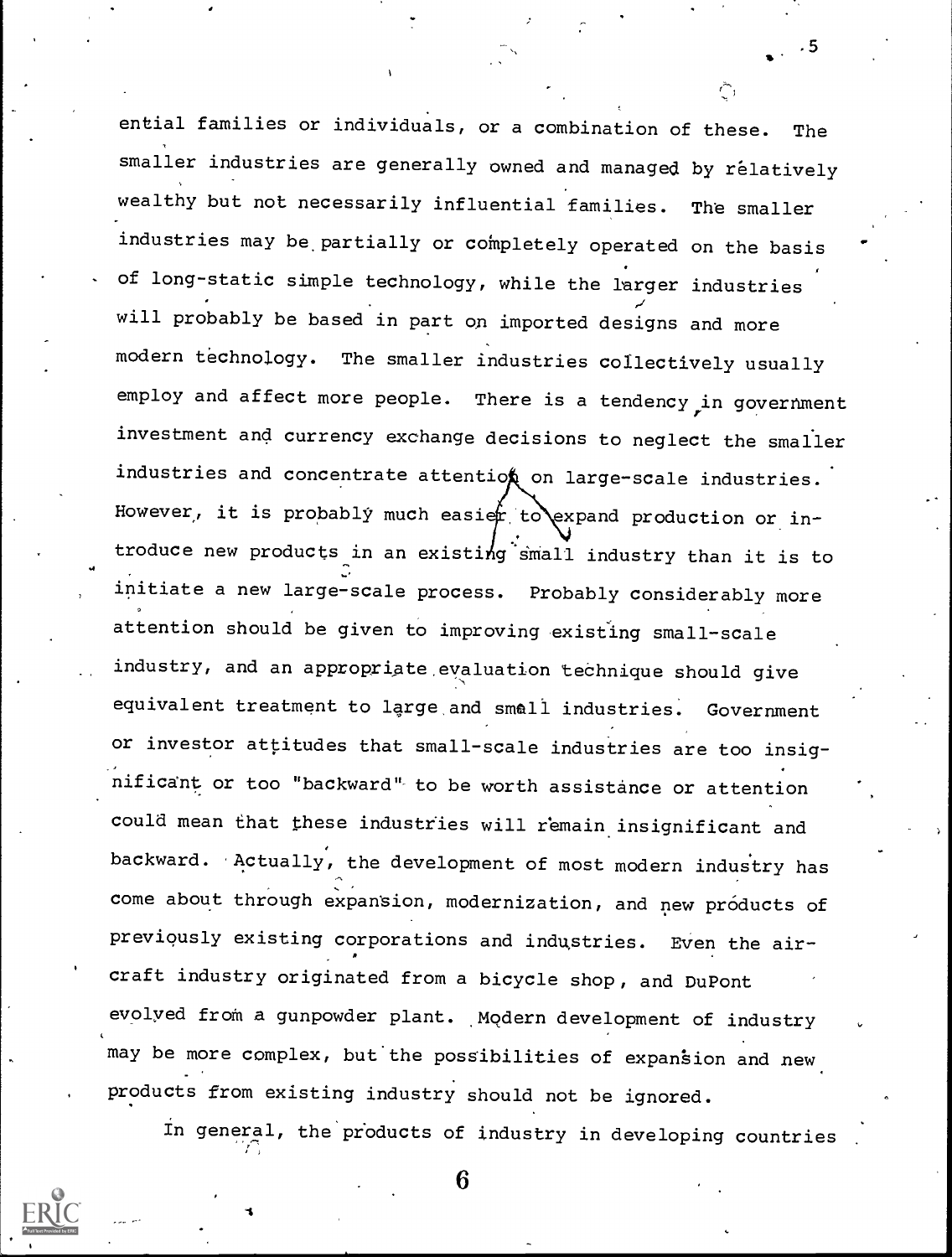will be more of the natural products type, such as food, fibers, vegetable and animal fats and oils, natural polymers, adhesives and coatings, and various flavors and aromatics. Also raw materials processing and products a few steps removed from raw materials will make up a larger fraction of the industrial products. Examples would include basic petroleum products, beneficiated ores, cement, ceramics, basic inorganic chemicals, fertilizers, and various building materials. In addition, mixing, molding, extrusion, fabrication, and distribution of imported .chemical products will be a more important fraction of the chemical industry.

# CHARACTERISTICS AND CONDITIONS OF CHEMICAL ENGINEERING WORK IN DEVELOPING COUNTRIES

Some of the types of work chemical engineers may be called on to perform in developing countries are shown in Table II. Some of the differences between chemical engineering work in <sup>a</sup> developing country compared to an industrialized country are as follows:

Production scale will be smaller and investments will be more difficult to justify.

Political factors will be more important due to currency and capital restrictions.

Experienced specialist co-workers are not likely to be available for assistance.

7

Less assistance and support by people, computers, and ad-

ministration may, be available.

More functions will be required of one engineer.

6

 $\mathbf{r}$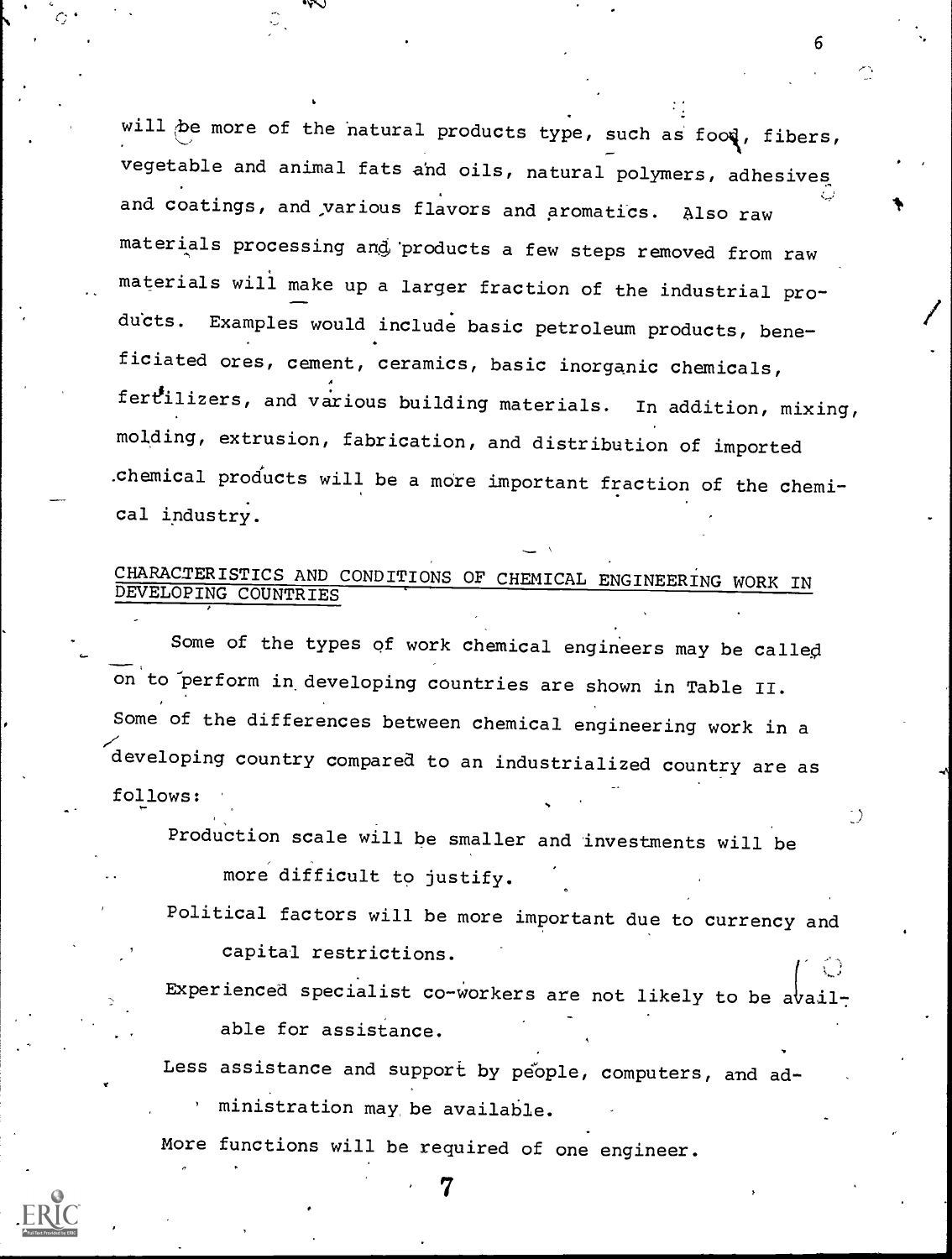## TABLE II

Types of Work Which Can Be Performed by Chemical Engineers in a Developing Country

Management and Administration (Government, Private Industry, Foreign Corporations)

Allocation of Capital to Various Possible Investments -Planning and Scheduling of'Developments Marketing (Market Research, Sales, Customer Service) Liason on Design and Construction Work

#### 'Design

Design for Maintenance and Repairs Design'for Local Equipment Manufacture (Parts, Replacements) Improvements Expansions

(Most Complete Plant Designs, will Probably be Foreign)

## Production Operations

-Supervision of Produdtion Supervision of Analysis, Testing, and Quality Control Operatipg Labor Training Materials Accounting and Control Process Improvement Scheduling Production Data' Collection Analysis and Correlation 'Problem Location and Solution (Trouble-Shooting)

Research and Development

Product Development Raw Material Evaluations Progess Expansion Prodess and Equipment Modification

### Teaching

r-,

With Part-Time Employment With Government or Other Supported Research With Consulting,

8

έVΙ.

7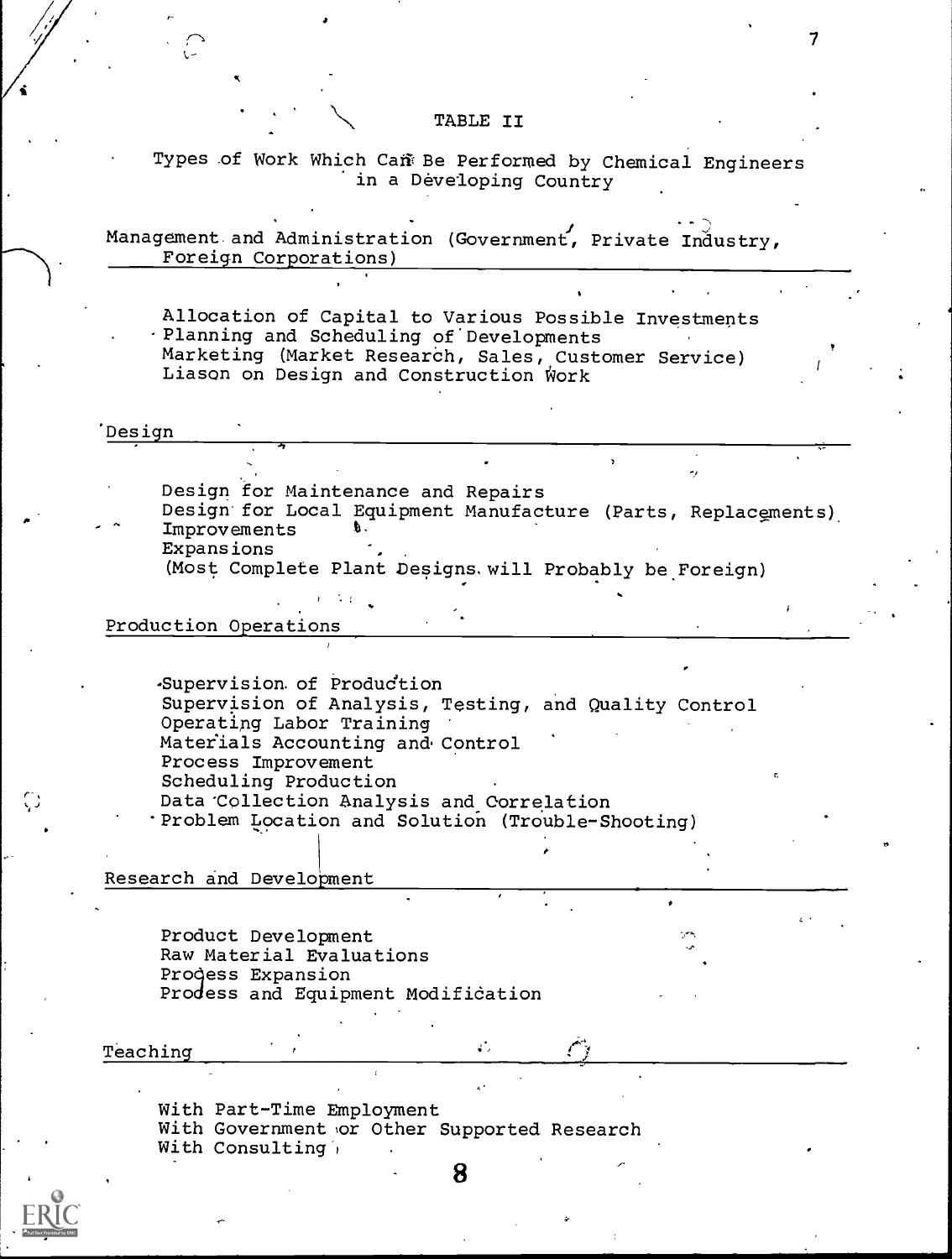Literature, equipment, supplies, parts will be more diffi-

8

. Cult to obtain.  $\tilde{Q}$ Supervision, owners, and government officials will have less understanding of chemical processing and chemical engineering.

Work with small-scale industries. may be available only on a part-time or consulting basis and process information. may be more difficult to obtain.

Economic factors are more complex and more dependent on the

international economy and trade restrictions. Engineering work and improvements may be simpler. Competition may be much less. Opportunities to make improvements may be much greater. More improvisation and innovation may be necessary due to

shortages, long delivery times, and small-scale operations.

Engineers in developing countries may need to organize and develop methods of working with small industries that may not be able to afford hiring a full-time engineer. Also many chemical engineerg may be the only chemical engineer in their company and. will have little chance to learn from others in the profession.

A type of employment, which seems likely to become more important in the future, is in sales and technical service of imported chemical products and equipment. In the U.S., much of the technology used by small industries is obtained from the sales and service organizations of the larger chemical and equipment companies. It seems likely that in the future such a pattern will develop more

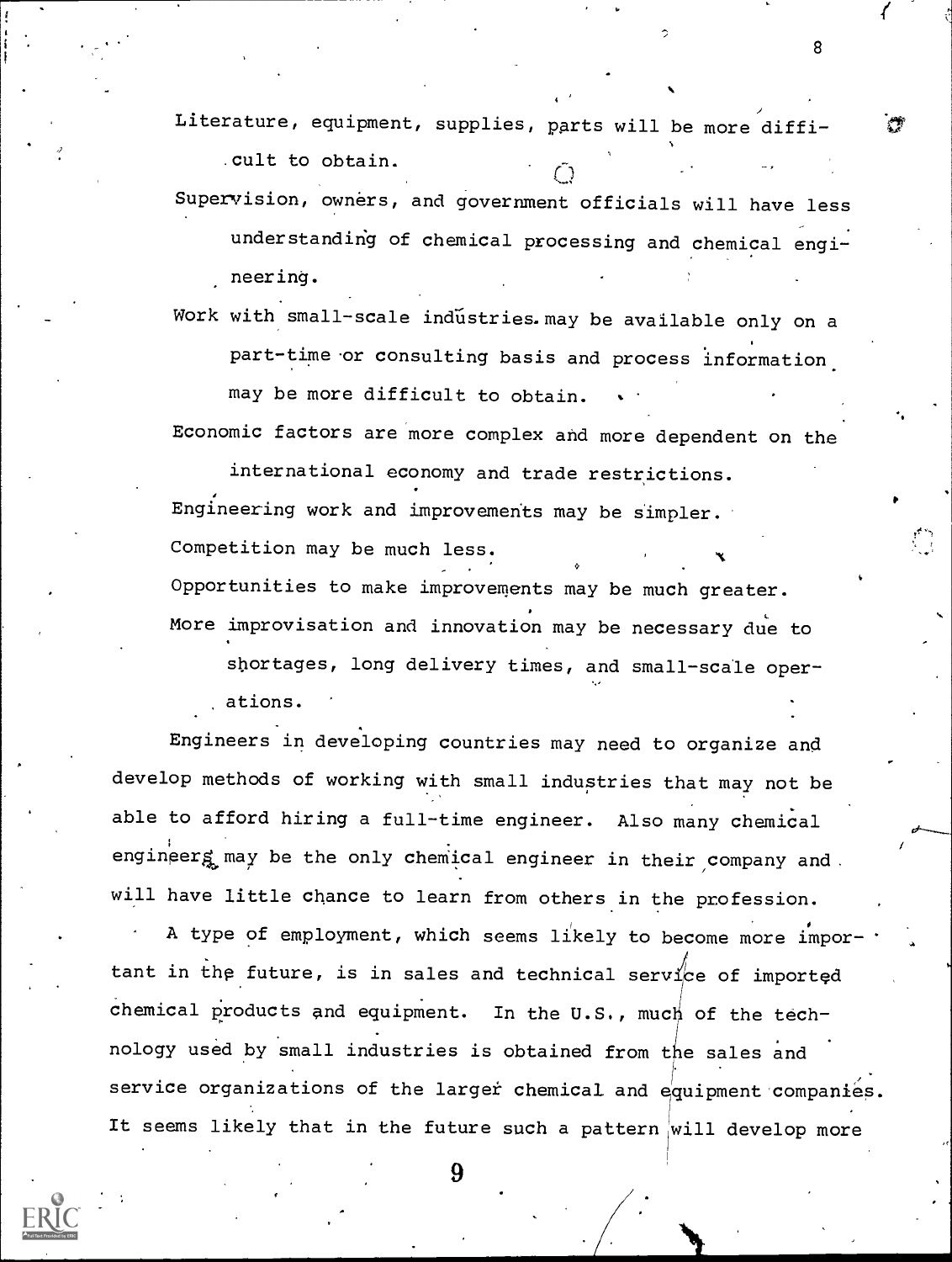extensively in the developing countries with respect to imported chemicals and equipment. Employment in this capacity with either foreign companies or local importers could be quite important in technology and information transfer.

 $\mathcal{I}$  and  $\mathcal{I}$ 9

A critical factdr in any engineer's performance is access to the technical literature. In developing countries, where an engineer may be more dependent on the literature for a wider variety of responsibilities and has less access to help from other engineers, the optimum use of technical' libraries is even more important than in a developed country.

In addition to problems due to lack of assistance, support,  $\mathcal{Q}$  and  $\mathcal{Q}$ facilities, and information, the lack of, an existing experienced engineering population may require that a young engineer take on responsibilities fiuch advanced from the responsibilities of similar engineers in the U.S. This may be particularly true in government planning agencies and the larger family or government corporations.

The chemical engineering educator may be required to find part-time non-academic employment to earn a reasonable salary or may provide advice or other services to government agencies. He may also need to improvise both educational and research equipment. In general, the chemical engineer in a developing country is likely to be required to be more diversified in his activities than a chemical engther, in an industrialized country. Such diversity is likely to involve more political, economic, management, social, cultural, and improvisation considerations than in an industrialized country.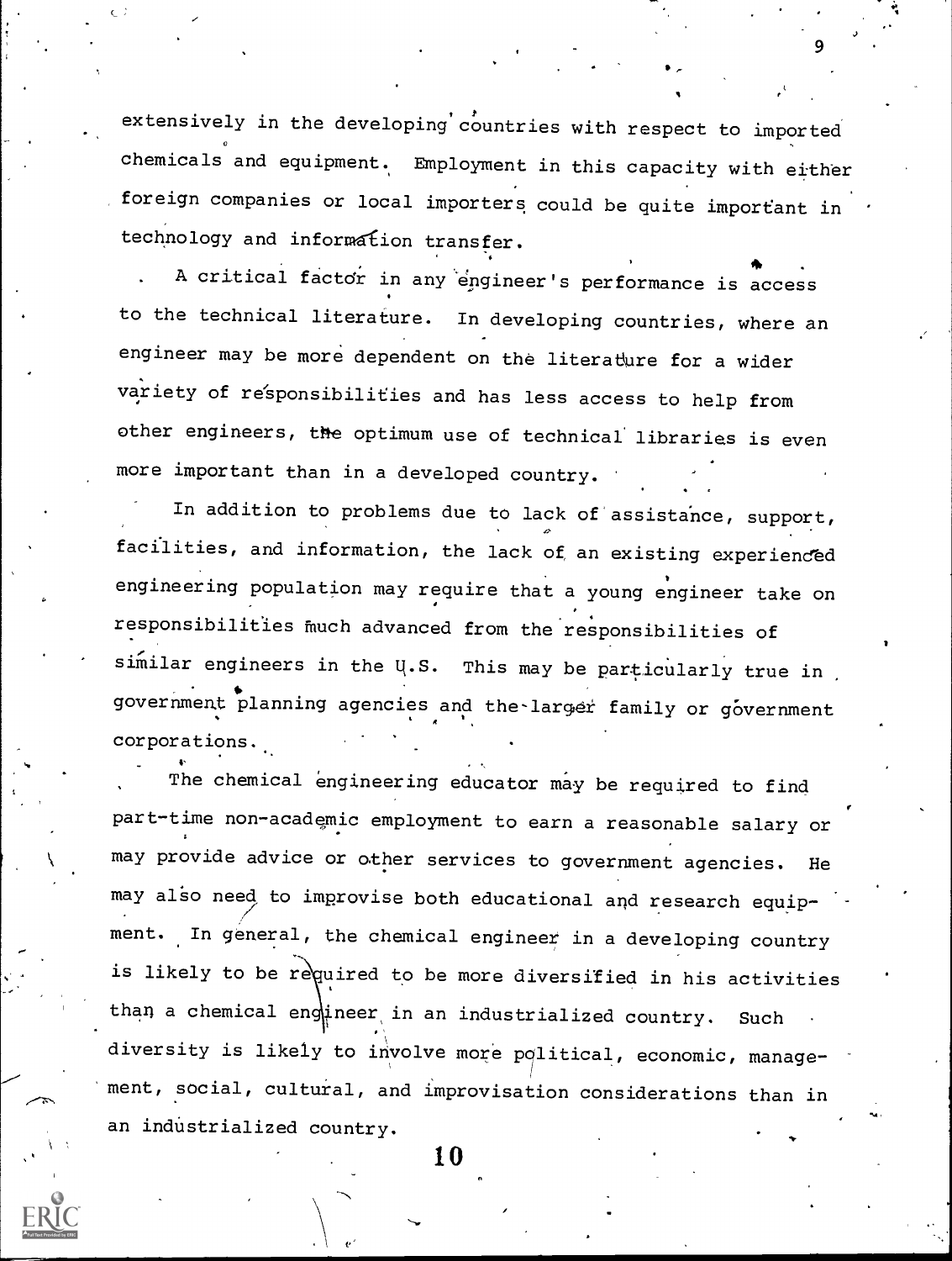RECOMMENDATIONS FOR FOREIGN STUDENT PROGRAMS IN CHEMICAL ENGINEERING

At the University of Missouri-Rolla, all freshman have the same advisor for their first year, but are also assigned another faculty member as a permanent undergraduate advisor. Unless there are special reasons otherwise, the writer takes all foreign undergraduate chemical engineers as advisees. This allows one person to give special attention to the needs and problems of the foreign students. Foreign graduate students are advised by their major professor, and often informally consult other faculty about their programs.

 $10$  .

In advising a foreign student as to courses he or she should study, it is important for the adviser to try to under-'stand the status of the chemical industry in the'student's country and the role the student realistically expects to take in his country. This understanding could be very difficult to achieve because of language and vocabulary problems and also because of both student and adviser's lack of knowledge, but the attempt is worthwhile and repeated conversations may be able to yield the desired understanding. The adviser should give consideration to the student's opinion on what is important in his country and then the adviser's opinion on courses and technical methods should be applied to developing the student's program.

It is also a good idea for an adviser of chemical engineering foreign students to be familiar with the chemical industry on an international scale and also with international economic development problems. The chemical news magazines are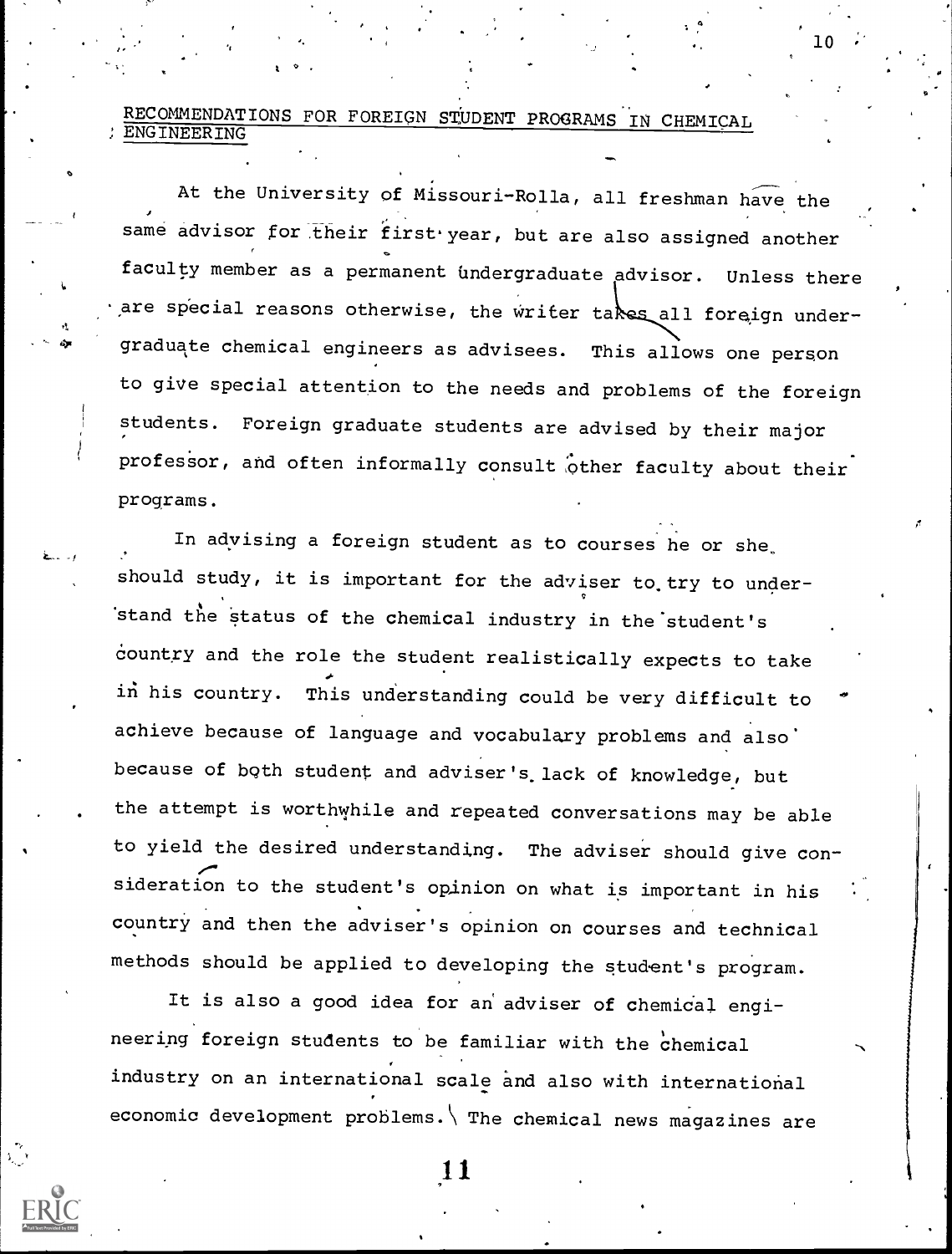good sources of information, and there are a number of books on economic development. Some useful sources are the UN Statistical Yearbook, Hoelscher and Hawk (1969) which tincludes articles on Engineering Education, Meier (1970) which discusses the role of  $\_$ education. Technos, the journal of the ASEE International Division is a continuing source of information useful in advising international students.

 $11$ 

In recommending a program for a foreign student, one might first pick a hypothetical American student situation somewhat analogous to the foreign student's and consider what he would recommend for the American student. For example, what would you. recommend for a student who wanted to enter his family's company in the  $\epsilon$ xport- $\Omega$  import chemical business or one who expected to work as the only chemical engineer for a small home town plastic. housewares fabricator? It is possible-that one of the shortcomings of chemical engineering education is that it seems almost completely dominated by education for the large indugtry type of employer, and gives little consideration to the needs of small industries, even those that involve chemical reactions and separations. However, in spite of this, the basic required chemical engineering curricula ,with appropriate choices of electives and possibly a few special approval substitutions and special projects or readings could be a suitable background for a wide'variety of unique situations.

# RECOMMENDATIONS FOR-UNDERGRADUATE PROGRAMS

a in the second second in the second second second in the second second second in the second second second second second second second second second second second second second second second second second second second sec

On the undergraduate level, the 'foreign student like the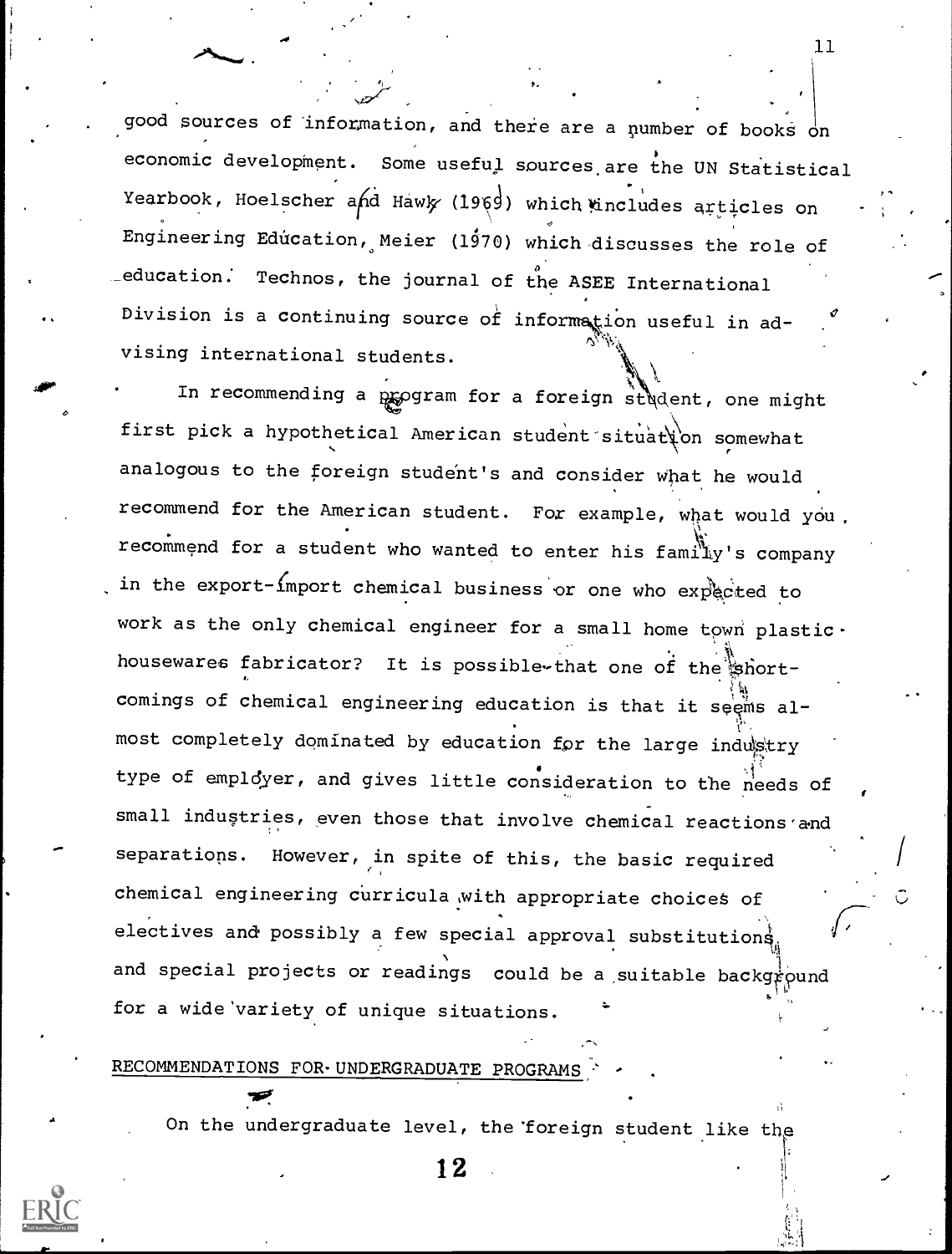American student needs primarily to develop chemical engineering problem-solving abilities of many types. Thus, the conventional undergraduate requirements should-probably be modified to only a slight extent or not at all. To the extent that technical electives exist, special projects, special readings, emphasizing individual work, improvisation, library work, equipment, and patticular"types of processing .may develop abilities needed and desired by the student. 'Additional (chemistry courses related to certain industries of interest may also be helpful (such as advanced inorganic, organic, polymers, biochemistry). For planning, management, or small company type careers, technical electives in industrial or management engineering, statistics and quality control, economics, operations research, or similar fields could be very helpful.

12

",

Humanistic and social studies courses are also important to careers which may depend on politics; the international economy, and culture to a large extent. Particularly useful courses may be in ecnomics, political science, philosophy (logic), history, and Because of the importance of understanding the English language and the proper interpretation of subtle meanings in these courses, it may be beneficial to schedule these courses later in some students' programs when they have had time to develop a better vocabulary. Students with difficulty in English will probably learn more and also spend less time and energy if they take English, History, and similar "heavy reading" courses, later in their program.

13 decreases the contract of  $\sim$  4 decrees the contract of  $\sim$  4 decrees the contract of  $\sim$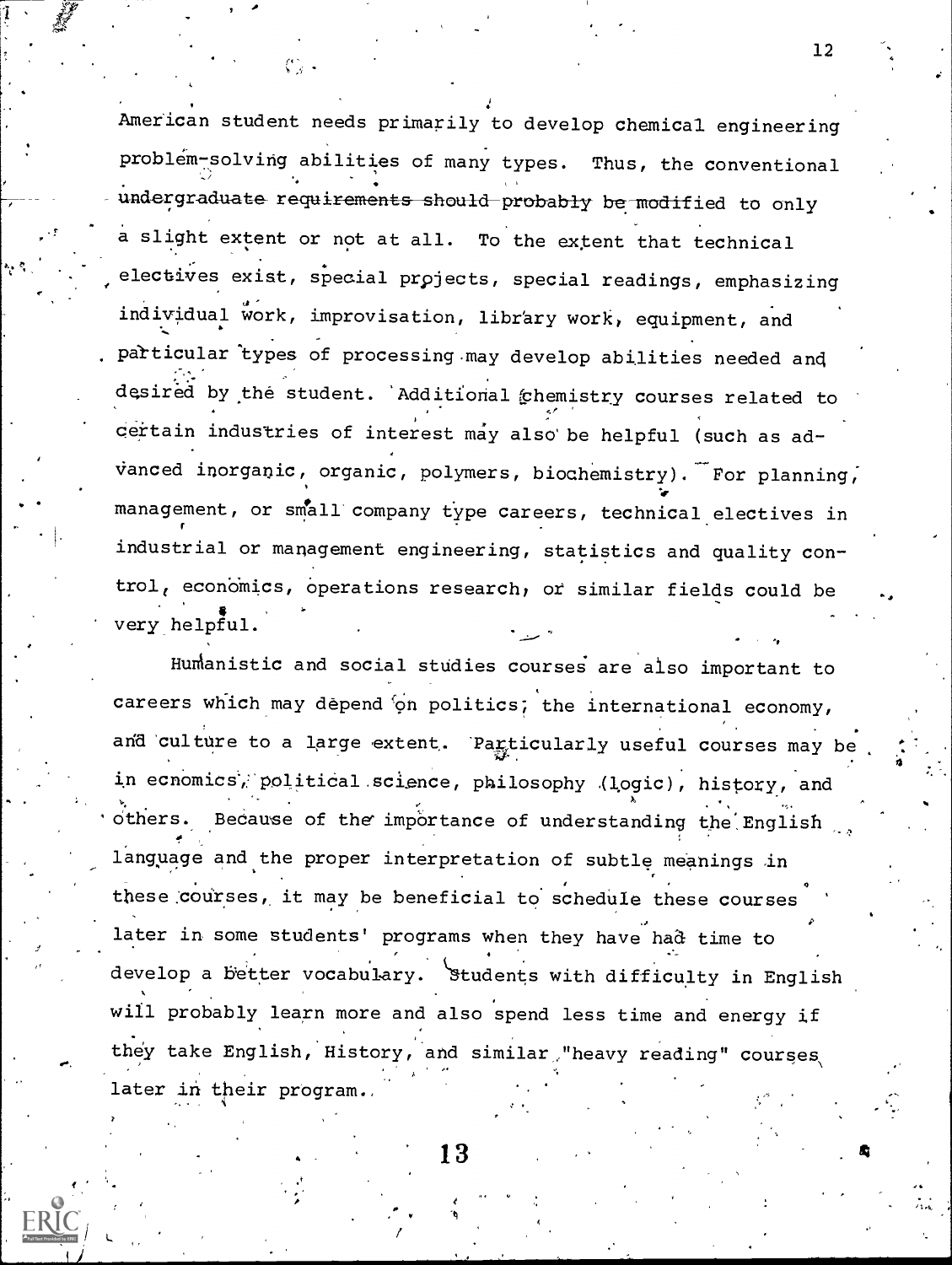Of the total coursework in an undergraduate curriculum, probably 10 to 15% can probably be selected to suit the more specific needs of foreign students and the student can still achieve the necessary basic engineering capabilities.

13

# RECOMMENDATIONS FOR GRADUATE PROGRAMS

Graduate programs have much more flexibility, possibly up to 50%, for students to take courses to fit their special needs, and foreign students can utilize this flexibility to obtain an appropriate background for their expected future. The basic problem-solving abilities should be improved but the foreign student should not try to pursue a number of "advanced", "sophisticated", or "popular" courses just because of current trends in the U.S. It may be more important to obtain more basic. knowledge in such fields as industrial engineering, chemistry, international economics, courses related to equipment design or process strategy, and special projects and readings for individdal work. Even the future chemical engineering educator should not try to attain an advanced level of competence in tao many areas, but should probably reach a broader more basic competence with special advanced competence in an area needed-in the school where he will teach.

Research projects for foreign graduate students are mostly determined by their major professors and available facilities, support, etc. However, where there are multiple opportunities, in most cases it would be more appropriate for the students to work-with equipment or processes or techniques requiring innovation, improvisation, and individual responsibility for planning.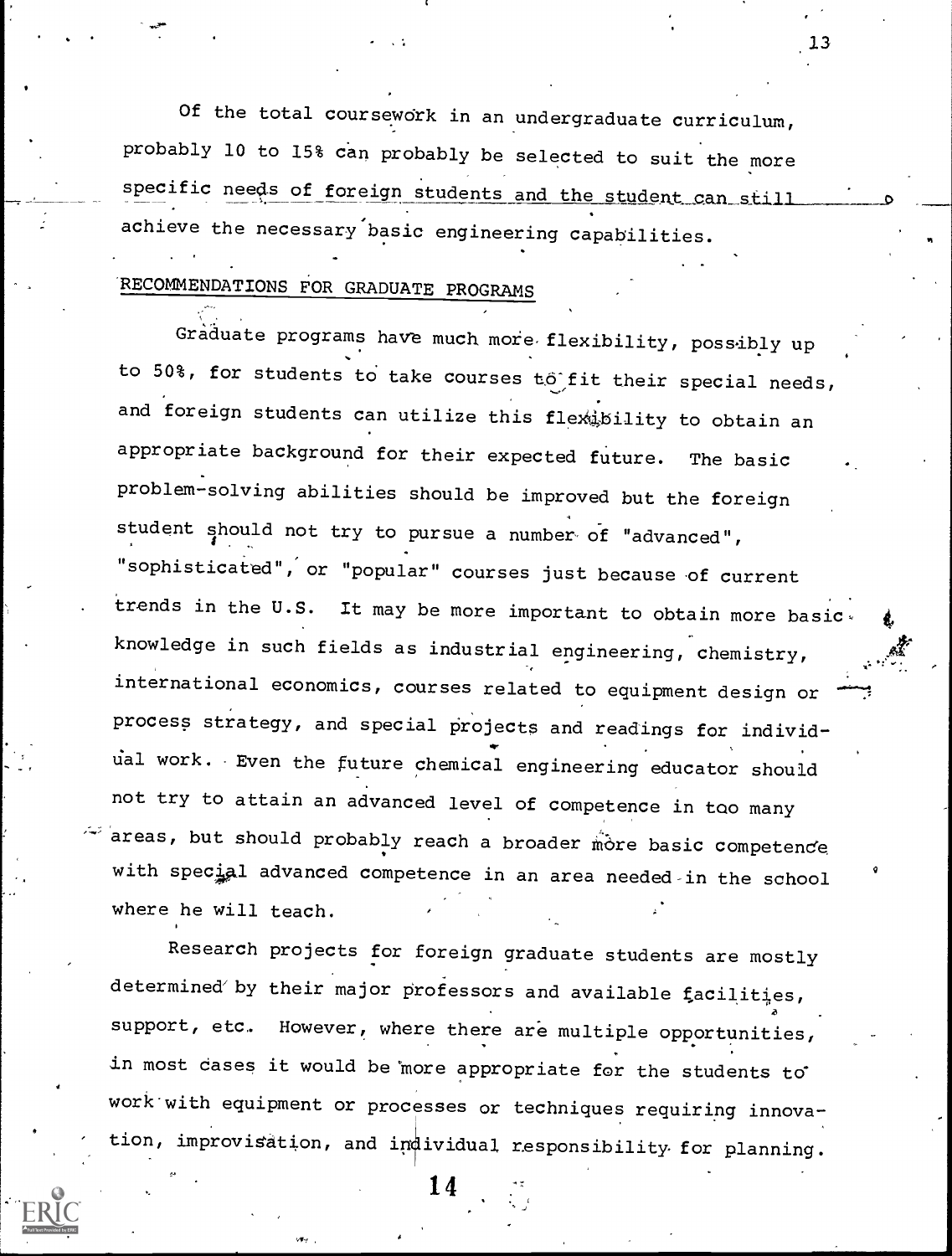Since they will probably work primarily on basic practical problems in the future, it might be advisable to concentrate.on this type of graduate research if possible.

The use of computers is gaining in importance in the developing Countries, but not to the same extent as in the developed countries. For this reason, it is probably important for the foreign student to obtain computer programming abilities and to use the computer for research work. On the other hand, research on chemical engineering computer methods is probably of doubtful use to many foreign students who will return, except in special cases.

# CONCLUSIONS

ided by ERIC

Students from developing countries who return will probably be working in a considerably different situation from most American students, and for this reason some-differences in programs are needed for such students in chemical engineering.

Along with basic chemical engineering problem-solving abilities, a foreign student may need additional abilities in planning, management, equipment, and process improvisation and some of these topics can be provided in'the undergraduate curriculum by proper selection of electives and social sciences courses.

In graduate programs, both coursework and research can be oriented to the individual's probable future situation in practical problem- solving of various types.

15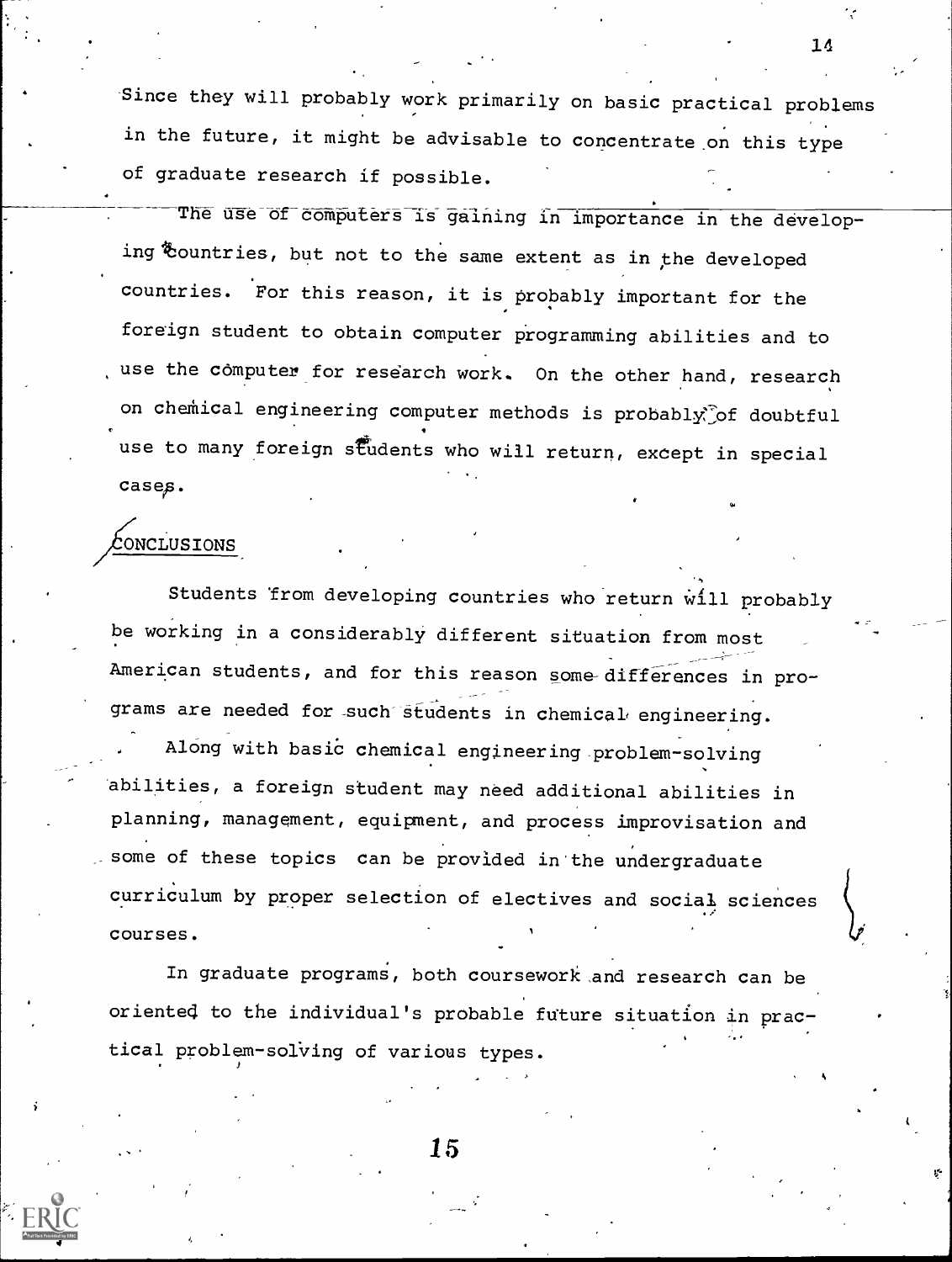Advising foreign chemical engineering students depends strongly on the students probable future work, and should be based on the student's and adviser's knowledge. of the student's 'country, the student's individual circumstances,-and the adviser's knowledge of available coursework and the possibilities of special projects.

 $\sigma$  and  $\sigma$ 

,

16

 $.715$